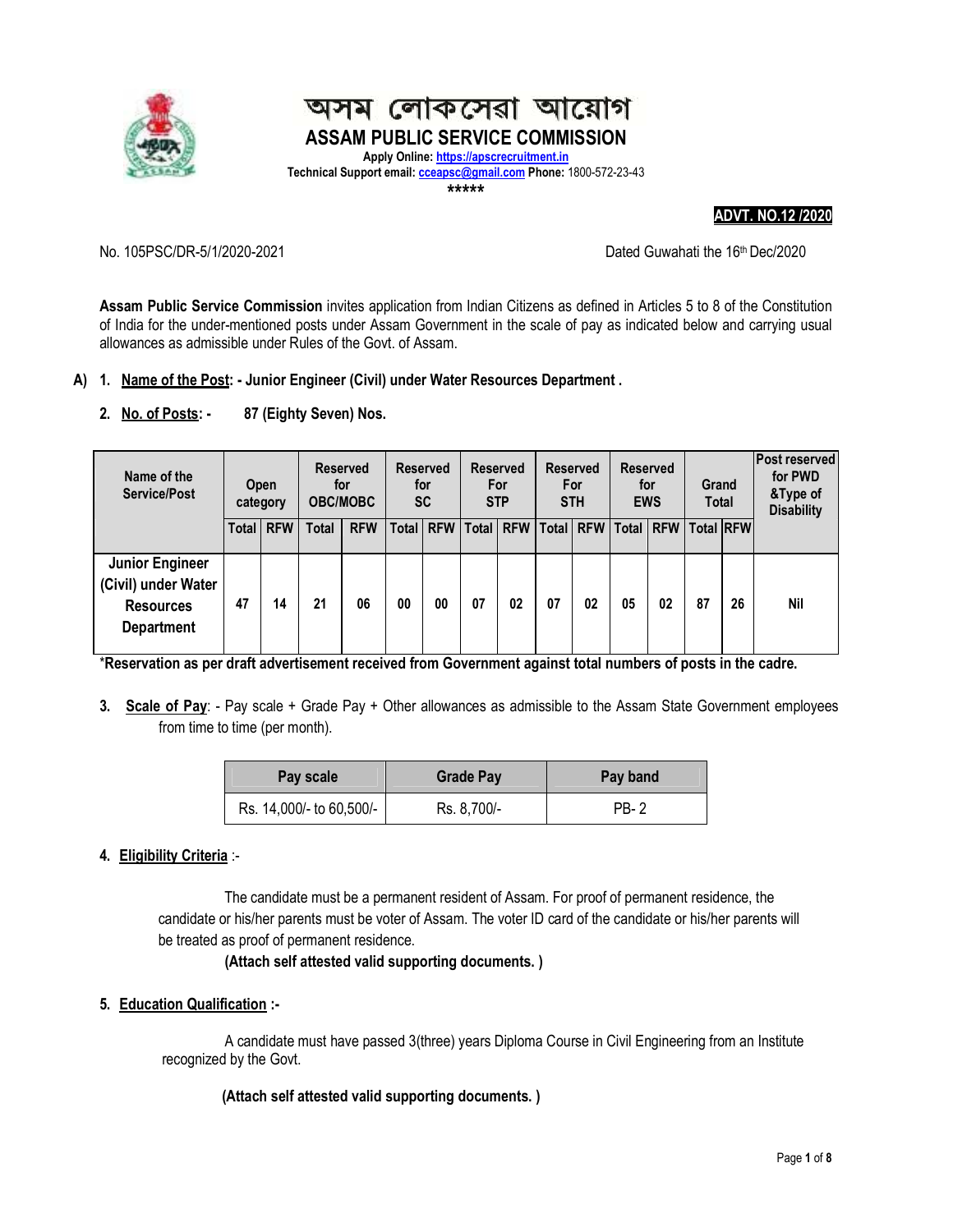## **6. Age:**

 The candidates should not be less than 18 years of age and not more than 38 years of age as on **01/01/2020**. The upper age limit is relaxable :

- (i) By 5 years for SC/ST candidates, i.e. upto 43 years.
- (ii) By 3 years for OBC/MOBC candidates i.e. upto 41 years as per Govt. Notification No. ABP. 6/2016/9 dated Dispur the 25th April 2018.
- (iii) For Persons with Disability (PWD) by 10 years irrespective of SC/ST/OBC and General Category of candidate as per Govt. Notification No. ABP 144/95/121 dated Dispur the  $28<sup>th</sup>$  October, 2015.

The age limit of the candidates will be calculated on the basis of the **Matriculation /HSLC Admit Card or Pass Certificate** issued by a recognized Central/State Board/Council and no other document shall be accepted in lieu of the mentioned documents.

## **7. For PWD Category Candidate:**

Since there is no post reserved for PWD candidates they will have to compete with other candidates without any PWD reservation.

**8. EWS** : EWS candidates must produce Income & Assets certificate of the family issued by the officer not below the rank of Circle Officer as per provision of Para 5 of Govt. OM No.ABP.07/2019/4, dated 10-04-2019. Kindly, refer to the Govt. OM No.ABP.07/2019/16 dated 31-12-2019. Candidates may download the specimen copy of EWS Certificate on www.apsc.nic.in under *"Forms & Downloads".*

**NOTE: The candidates applying for the Post should ensure that they fulfill all the eligibility conditions for recruitment to the Post. If on verification at any time before or after the Interview, it is found that they do not fulfill any of the eligibility conditions; their candidature for the Post will be cancelled by the Commission.** 

- **The Advertisement has been issued as per the Service Rule.**
- **B) 1. Name of the Post: Enforcement Inspector under the Commissionerate of Transport, Assam under Transport Department .**
	- **2. No. of Posts: 5 (Five) Nos**.

| Name of the<br>Service/Post                                                                                                 | Open<br>category |            | Reserved<br>for<br><b>OBC/MOBC</b> |            | <b>Reserved</b><br>for<br><b>SC</b> |            | <b>Reserved</b><br>For<br><b>STP</b> |            | <b>Reserved</b><br>For<br><b>STH</b> |            | <b>Reserved</b><br>for<br><b>EWS</b> |             | Grand<br><b>Total</b> |           | Post<br>reserved<br>for PWD<br>&Type of<br><b>Disability</b> |
|-----------------------------------------------------------------------------------------------------------------------------|------------------|------------|------------------------------------|------------|-------------------------------------|------------|--------------------------------------|------------|--------------------------------------|------------|--------------------------------------|-------------|-----------------------|-----------|--------------------------------------------------------------|
|                                                                                                                             | <b>Total</b>     | <b>RFW</b> | <b>Total</b>                       | <b>RFW</b> | <b>Total</b>                        | <b>RFW</b> | Total                                | <b>RFW</b> | <b>Total</b>                         | <b>RFW</b> |                                      | Total   RFW |                       | Total RFW |                                                              |
| Enforcement<br>Inspector under the<br>Commissionerate of<br><b>Transport, Assam</b><br>under Transport<br><b>Department</b> | 02               | 01         | 02                                 | 01         | 01                                  | 00         | 00                                   | 00         | 00                                   | 00         | 00                                   | 00          | 05                    | 02        | <b>Nil</b>                                                   |

\***Reservation as per draft advertisement received from Government against total numbers of posts in the cadre.**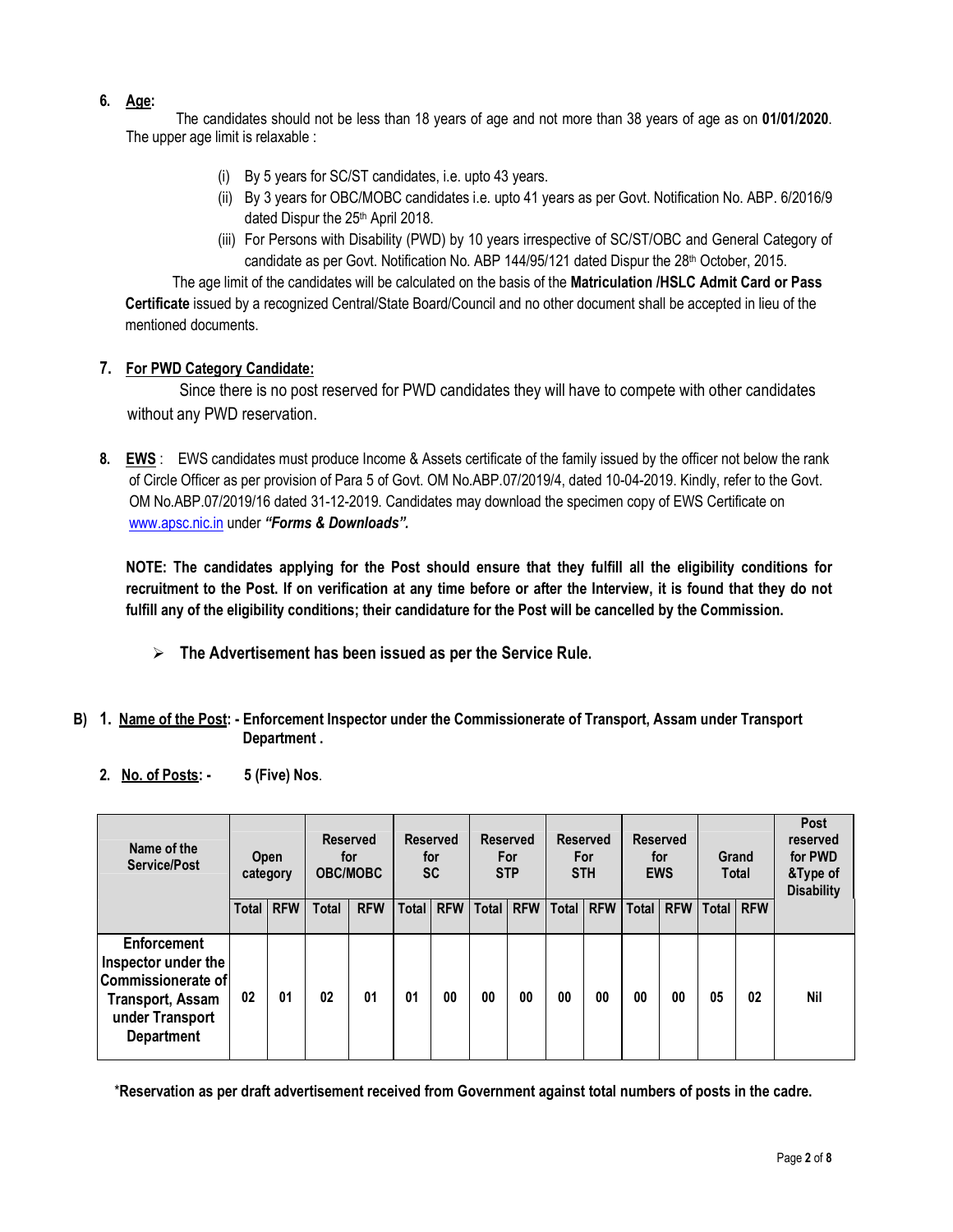**3. Scale of Pay**: - Pay scale + Grade Pay + Other allowances as admissible to the Assam State Government employees from time to time (per month).

| Pay scale                | <b>Grade Pay</b> | Pay band |  |  |  |
|--------------------------|------------------|----------|--|--|--|
| Rs. 22,000/- to 97,000/- | Rs. 9,400/-      | PB-3     |  |  |  |

### **4. Eligibility Criteria** :-

The candidate must be a permanent resident of Assam.

(i) The candidate must **produce PRC issued in Assam for educational purpose**.

**Contract Contract Contract Contract Contract Contract Contract Contract Contract Contract Contract Contract Co** 

(ii) The candidate must produce **Registration Certificate in Employment Exchange in the State of Assam** along with the application form.

#### **(Attach self attested valid supporting documents. )**

### **5. Education Qualification :-**

 A Degree in Arts/Science or Commerce of a University recognized by the Govt. of Assam or H.S.S.L.C with 3(three) years Diploma in Automobile or Mechanical Engineering from a recognised Institute of Govt. of Assam/ Govt. of India and also duly recognised by AICTE.

#### **(Attach self attested valid supporting documents. )**

- **6. Age:** The candidates should not be less than 21 years of age and not more than 38 years of age as on  **01/01/2020**. The upper age limit is relaxable :
	- (i) By 5 years for SC/ST candidates, i.e. upto 43 years.
	- (ii) By 3 years for OBC/MOBC candidates i.e. upto 41 years as per Govt. Notification No. ABP.  $6/2016/9$  dated Dispur the  $25<sup>th</sup>$  April 2018.

 The age limit of the candidates will be calculated on the basis of the **Matriculation /HSLC Admit Card or Pass Certificate** issued by a recognized Central/State Board/Council and no other document shall be accepted in lieu of the mentioned documents.

### **7. Physical Fitness** :-

A candidate shall be:

- (i) Of sound health, both mentally and physically and free from organic defect bodily infirmity likely to interfere with efficient performance of his duties, and
- (ii) Required to undergo medical examination before appointment to the service.

 **NOTE : The candidates applying for the Post should ensure that they fulfill all the eligibility conditions for recruitment to the Post. If on verification at any time before or after the Interview, it is found that they do not fulfill any of the eligibility conditions; their candidature for the Post will be cancelled by the Commission.** 

 **The Advertisement has been issued as per Service Rule.**

### **(i) STARTING DATE FOR ONLINE APPLICATION: 17-12-2020**

### **(ii) CLOSING DATE FOR ONLINE APPLICATION: 18-01-2021**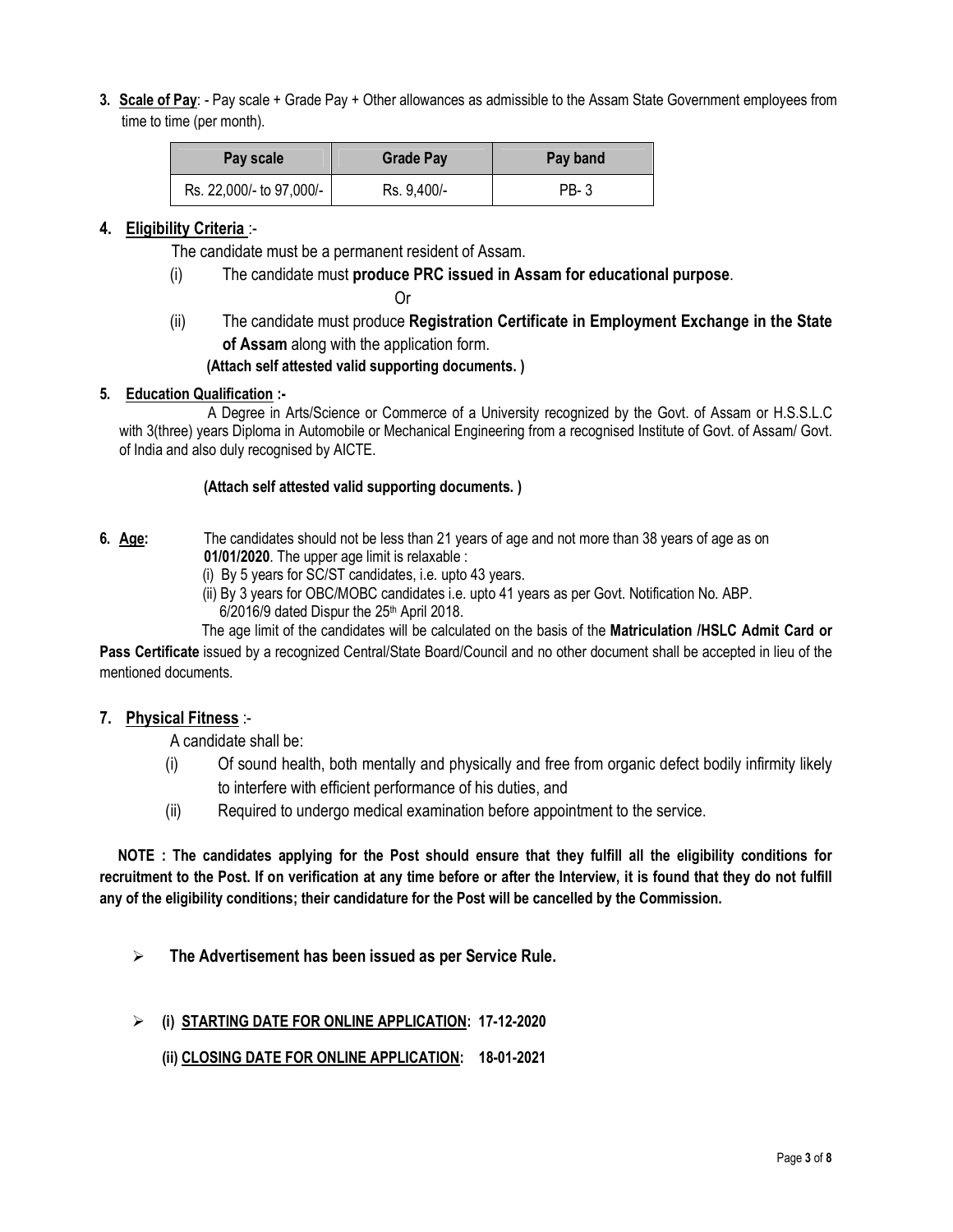#### **APPLICATION FEES:**

Under the Digital India initiative by Ministry of Electronics and Information Technology (MeitY), Government of India, APSC has decided to launch its Online Recruitment portal with the help of CSC-SPV, a MeitY approved organization, which will charge a processing fee of Rs.  $30.00/ - + 18\%$  tax = Rs. $35.40/ -$  from each candidate. The Application Fees is as per Govt. Notification No. FEG.32/2016/8-A dated Dispur the 28<sup>th</sup> October, 2016 communicated vide letter No.ABP.60/2014/11 dated 2<sup>nd</sup> February 2018 and Govt. Notification No.ABP144/95/121dated Dispur the 28<sup>th</sup> October, 2015 for persons with disabilities (PWD) candidates.

| SI.<br>No | Category       | <b>Application fee</b><br>(Rs) | <b>Processing Fee</b><br>Charged by CSC-<br>SPV (Rs) | Taxable amount on<br>processing fee<br>(@18%) | <b>Total Amount</b><br>(Rs) |
|-----------|----------------|--------------------------------|------------------------------------------------------|-----------------------------------------------|-----------------------------|
| .,        | General/EWS    | 250                            | 30                                                   | 5.40                                          | 285.40                      |
| 2.        | SC/ST/OBC/MOBC | 150                            | 30                                                   | 5.40                                          | 185.40                      |
| 3.        | <b>BPL</b>     | Nil                            | 30                                                   | 5.40                                          | 35.40                       |
| 4.        | <b>PWBD</b>    | Nil                            | 30                                                   | 5.40                                          | 35.40                       |

(i) Applications without the prescribed fee would not be considered and summarily rejected. No representation against such rejection would be entertained.

(ii) **Fees once paid shall not be refunded under any circumstances nor can the fees be held in reserve for any other examination or selection.** 

### **LAST DATE FOR PAYMENT OF APPLICATION FEES : 19-01-2021**

#### **PERSONS WITH BENCHMARK DISABILITY**

 Physically Handicapped (PH) Persons or Persons with disabilities, as indicated against various item(s) in the **VACANCY DETAILS,** can apply to the respective posts even if the post is not reserved for them but has been identified as Suitable. However, such candidates will be considered for selection to such post by general standard of merit. Persons suffering from not less than 40% of relevant disability shall alone be eligible for the benefit of reservation and other relaxations as permissible under the rules. Thus, Physically Handicapped (PH) persons can avail benefit:

 (i). Reservation and other concessions and relaxation as permissible under the rules only when degree of physical disability. Is 40% or more and the posts are reserved for PH candidates.

 (ii). Other Concessions and Relaxations as permissible under the rules only when degree of physical disability is 40% or more and the posts are suitable for PH candidates.

### **HOW TO APPLY**

- 1. Applicants are required to apply online through APSC's recruitment website. No other means/ mode of application will be accepted and the Application will be summarily rejected.
- 2. Applicants who have not registered yet, in Online Recruitment Portal of APSC are first required to go to the APSC's recruitment website https://apscrecruitment.in and register themselves by clicking on 'Register Here' link.
- 3. CANDIDATES ARE ADVISED TO REGISTER WITH VALID AND ACTIVE E-MAIL ADDRESS IN THE ONLINE APPLICATION, AS ALL CORRESPONDENCE WILL BE MADE THROUGH E-MAIL BY THE COMMISSION. INTERVIEW SCHEDULE AND REQUIREMENTS WITH REGARD TO COPIES OF CERTIFCATES TO BE SUBMITTED IN RESPECT OF CLAIMS MADE IN THE ONLINE APPLICATION ,WILL BE INTIMATED TO THE CANDIDATES THROUGH THE WEBSITE OF THE COMMISSION IN DUE COURSE OF TIME.
- 4. After creating an account, applicants need to login with the credentials.
- 5. After login, applicant will be able to see the live advertisements of APSC in 'Apply Section'.
- 6. The applicants are advised to read the eligibility criteria and other relevant details carefully before applying for the advertisement. Mandatory fields in the online form are marked with \* (asterisk) sign.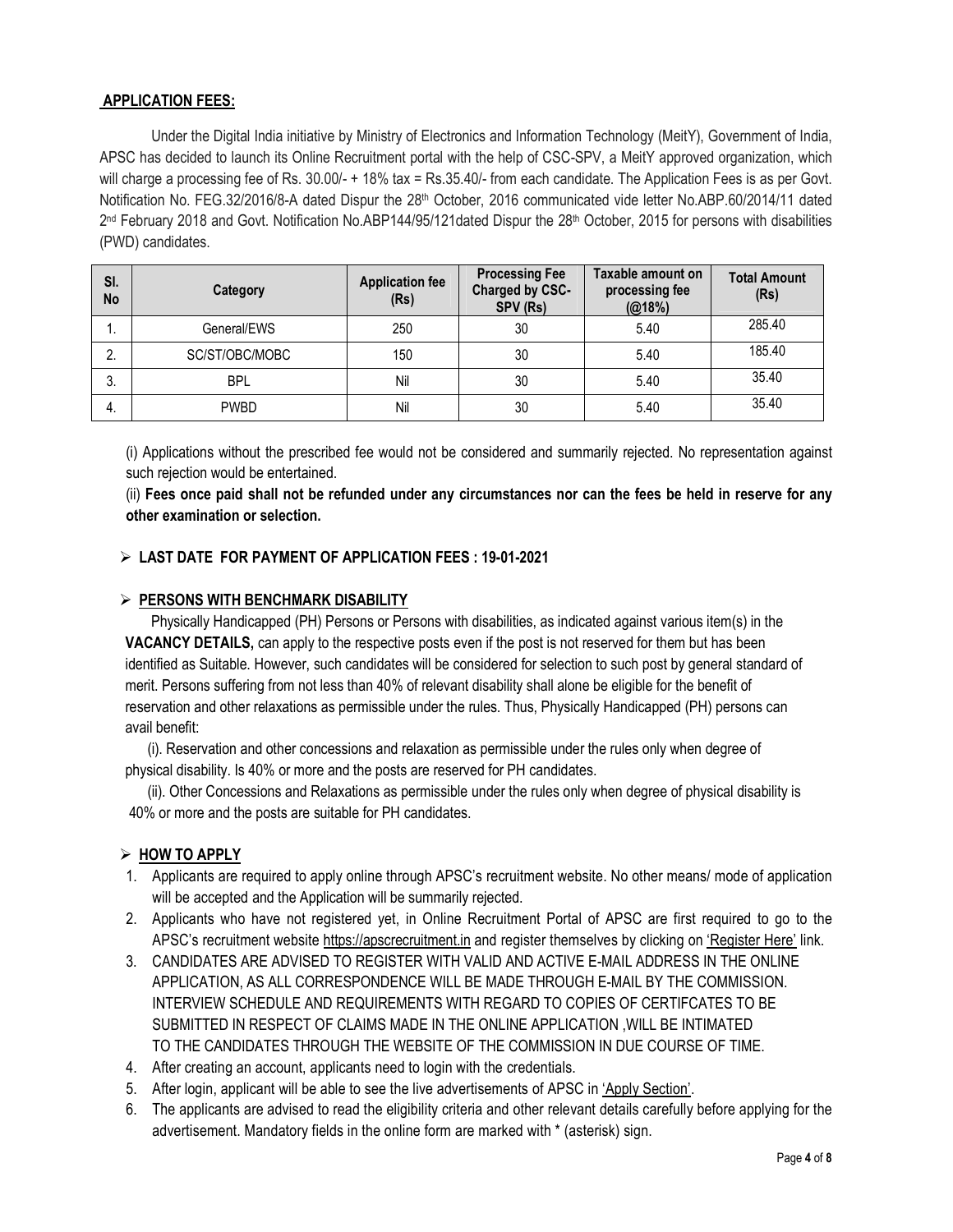- 7. Online Application Form is available in English and Assamese Language but it can only be filled in English Language. Applicant can click on 'Apply' to fill up the application form.
- 8. Candidates must submit the details of documents like Certificate No., Issue date, Issuing authority and upload the documents/certificates (whenever asked for) in support of the claims made by them in the Application Form like, Date of Birth, Experience, Qualification(s) etc. or any other information, in **pdf/jpeg** file in such a way that the file size does not exceed **200 KB** and is legible when a printout taken. For that purpose, the applicant may scan the documents/certificates in **200 dpi grey scale**.
- 9. Document details submitted in the online application form will be verified at the time of Personal Viva-Voce Interview.
- 10. An applicant is required to upload the scanned images of his/her recent photograph and signature in JPG/JPEG format.
	- a. Size of the photograph (passport size) (Min size-20 KB & Max size–200 KB)
	- b. Size of the signature (Min size-15 KB & Max size–200 KB)
- 11. Applicant should carefully fill all the information as asked in the application form and click on the declarations checkbox to enable the 'Preview' button before final submission.
- 12. Applicants must ensure all relevant fields in the application are filled in correctly before final submission, since editing/cancellation after final submission will not be allowed.
- 13. After previewing the details filled in by the applicant he/she can either click 'Submit' for final submission or click 'Cancel' button for necessary corrections before final submission of the Application Form**.**
- 14. On completion of form submission applicant has to pay application fee along with processing fee as applicable.
- 15. Application fee once paid by the applicant will not be refunded.
- 16. In case of failure of the payment applicant should click on button **'Validate Payment'** to verify the payment from bank. In instances of double debit i.e. amount debited twice for the same transaction, the bank will automatically refund the fee to the applicant within 5-7 working days.
- 17. On successful completion of your complete application, an auto-generated email message will be sent on your registered email-id.
- 18. Applicant's application will not be considered if fee is not paid for that application.
- 19. Applicant may also fill their online form through Common Service Centers. Applicants without debit card/Internet banking may visit nearest CSCs.
- *20. Candidates with less than 40% disability will not be considered for any relaxation which is applicable to Persons with benchmark disability candidates*.
- 21. The applicants are advised to submit only single Online Recruitment Application for each post; however, if somehow, if he/she submits multiple Online Recruitment Applications for one post, then he/she must ensure that Online Recruitment Application with the higher "Application Number" is complete in all respects including fee. The applicants, who submit multiple Online Recruitment Applications, should note that only the Online Recruitment Application with higher "Application Number" shall be entertained by the Commission and fee paid against one "Application Number" shall not be adjusted against any other "Application Number".
- 22. **Candidates who wish to apply for more than one post should apply separately for each post and pay the fee for each post in the prescribed manner**.
- 23. After submitting the Online Application, the candidates are required to take out a print out of the finally submitted Online Recruitment Application and retain the hardcopy of the Online Application Form.
- 24. The candidates are advised to submit the Online Recruitment Application well in advance without waiting for the closing date.
- 25. For any payment related issues, one can reach the following helpdesk numbers GRAS Helpline (Telephonic):**1800-212-11-88-66** (From **10:00 AM** to **6:00 PM** on all working days)

#### GRAS Helpdesk- https://assamegras.gov.in/helpdesk/

- **1.** Click **'Submit a ticket'** Click **'Payment Related'**
- 2. Fill-in your payment related details. Click **'Submit ticket'**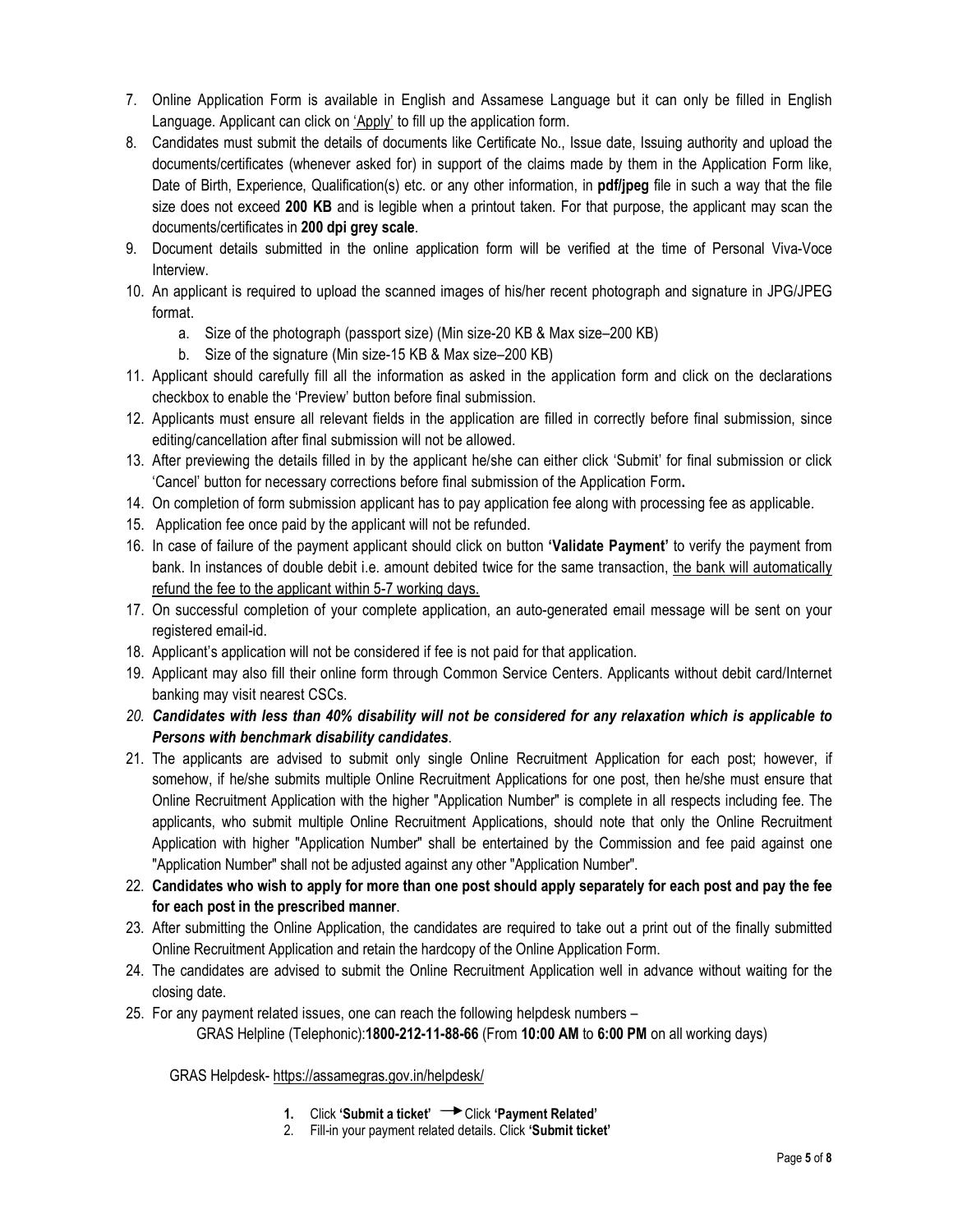Bank - For any bank related issue we suggest applicants to contact their respective bank branches.

- 26. For any other issues related to online application form you can contact the following-
	- Email: cceapsc@gmail.com Contact No: 1800-572-23-43 (From **10:00 AM** to **5:00 PM** on all working days.

#### **POINTS TO NOTE:**

- 1. The candidates before applying for the post(s)/service(s) should ensure that they fulfill all the eligibility conditions. Their admission at all the stages of selection in which they are admitted by the Commission will be purely provisional and under scrutiny, subject to their satisfying the prescribed eligibility conditions. If on verification at any time or any stage before or after the Preliminary Examination/Screening Examination or/and Main/Written Examination and Interview Test, it is found that they do not fulfill any of the eligibility conditions; their candidature for the post(s)/service(s) will be cancelled by the Commission.
- 2. It is for the candidates themselves to see whether they satisfy the prescribed physical requirement (physical standard) and whether he/she is eligible to apply where Examination of physical standard is conducted by the State Govt. before making any appointment.
- 3. No request for withdrawal of candidature received from a candidate after he/she has submitted his/her application will be entertained under any circumstances.
- 4. At any stage of the selection process no candidate shall be allowed to change his/her category (of caste etc)/subcategory/sub-categories as claimed by him/her in the original application form/online application form submitted to the Commission.
- 5. The candidates who furnish wrong, erroneous or incorrect information in their application form may be disqualified from appearing for any post before the Commission up to a period to be specified by the Commission.
- 6. In case of detection of any false declaration / statement made by any applicant, his/her application will be rejected and will also be penalized as per prevailing Rules/Law. If in any case, submission of false material facts with a view to hoodwinking the Commission is detected even after the recommendation is made, the Commission may refer the matter to Government for taking necessary action.
- 7. The candidates shall have to produce identity proof like Pan Card, Driving Licence,Passport, Current ID card issued by the educational institutions, Voter ID Card, Aadhar Card (wherever applicable) at the time of Screening/Written test and Viva- Voice/ Interview.
- 8. The date for determining the eligibility of all candidates in every respect shall be the closing date for submitting the Online Recruitment Application on the website http://www.apscrecruitment.in. unless specifically mentioned in the recruitment advertisement.
- 9. Candidates must, if required, attend a personal interview/VIVA-VOCE at a specific place, as may be fixed by the Commission. The Commission does not defray the traveling or other expenses of candidates summoned for interview.
- 10. Candidates must be in sound bodily health. They must, if selected be prepared to undergo such medical examination and satisfy such medical authority as Government may require.
- 11. Candidates will be informed of the final result in due course through APSC website/News paper and any interim enquiries about the result are therefore, unnecessary and will not be attended to. The Commission do not enter into correspondence with the candidates about reasons for their non selection for interview/appointment.
- 12. Canvassing in any form will disqualify a candidate.

### **DOCUMENTS/CERTIFICATES TO BE PRODUCED AT THE TIME OF INTERVIEW.**

 The hardcopy of the online application and the following Original Documents/Certificates along with **Self-attested** copies and other items specified in the Intimation Letter./Admit Card for interview are to be produced at the time of interview, failing which the candidate would not be allowed to appear in the Interview:-

- a) Matriculation/10th Standard/HSLC Admit Card/Pass Certificate issued by Central/State Board clearly indicating Date of Birth in support of their claim of age.
- b) Certificates & Mark sheets of all examinations from HSLC onwards up to the level of qualifying examination.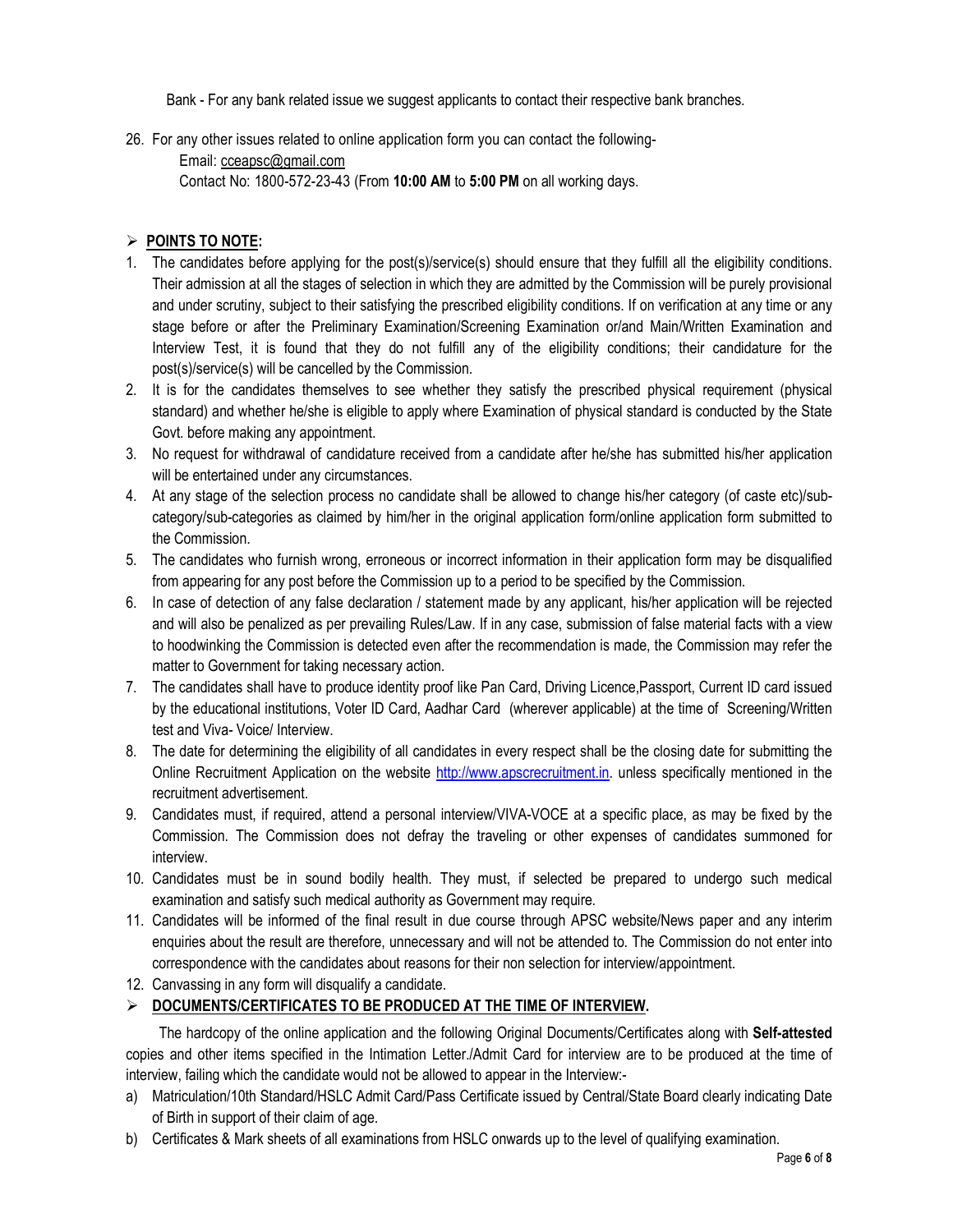- c) Degree/Diploma certificate along with mark-sheets pertaining to all the academic years as proof of educational qualification claimed. In the absence of Degree/Diploma certificate, provisional certificate along with mark sheets pertaining to all the academic years will be accepted.
- d) Experience certificates, whenever specifically mentioned in the advertisement (The experience column of the online application form should be filled as and when specifically mentioned in the advertisement/online application form)
- e) Caste certificate in Assam Govt. format by candidate seeking reservation as SC/ST/OBC/MOBC, from the competent authority indicating clearly the candidate's Caste, the Act/Order under which the Caste is recognized as SC/ST/OBC/MOBC and the village/town the candidate is ordinarily a resident of.
- f) BPL certificate/EWS certificate in Assam Govt. Format (wherever necessary)
- g) Physically Handicapped certificate issued by the competent authority to Physically Handicapped persons eligible for appointment to the post on the basis of prescribed standards of Medical Fitness and if reservation is claimed by candidate for the post.
- h) **Persons already in Regular Government service, whether in permanent or temporary capacity other than casual/ad-hoc/daily wages/hourly paid/contract basis are however required to submit a declaration that they have informed in writing to their Head of Office/Department that they have applied for the post..**
- i) The candidates will have to submit Declaration Form-A, related to the Assam Public Services (Application of Small Family norms in Direct Recruitment) Rules, 2019 published vide Notification No:ABP.69/2019/17 dated Dispur, the 6<sup>th</sup> November/2019 which may be downloaded from the official website of APSC www.apsc.nic.in (Forms & Downloads Section)
- j) Documentary support for any other claim(s) made.

**NOTE I:** Date of birth mentioned in Online Recruitment Application is final. No subsequent request for change of date of birth will be considered or granted. No document other than the HSLC or Class X Board Examination Admit Card/Pass Certificate, in which the date of birth is recorded, will be accepted by the Commission for determination of age.

**NOTE II:** Candidates are warned that they should not furnish any particulars that are false or suppress any material information in filling up the application form. Candidates are also warned that they should in no case correct or alter or otherwise tamper with any entry in a document or its attested/certified copy submitted by them nor should they submit a tampered/fabricated document. If there is any inaccuracy or any discrepancy between two or more such documents or their attested/certified copies, an explanation regarding this discrepancy should be submitted.

## **DIRECT RECRUITMENT:**

**The selection procedure will be notified later on followed by issuing corrigendum/addendum, if required. The commission will decide the provision for selection in respect of any post/posts or service/ services considering the status, cadre and grade or the number of applications received for the advertised post/posts or service/ services.** 

**The Commission will also decide to conduct examination/test etc. zone wise, depending upon the numbers of candidates against the districts shown below:** 

| SI <sub>NO</sub> | Districts covered under the Zones<br>Name of Zones |                                                                     |  |  |
|------------------|----------------------------------------------------|---------------------------------------------------------------------|--|--|
|                  | Silchar                                            | Hailakandi, Karimgani, Cachar                                       |  |  |
|                  | Jorhat                                             | Golaghat, Dibrugarh, Jorhat, Majuli, Charaideo, Sivasagar&Tinsukia  |  |  |
|                  | Nagaon                                             | DimaHasao, Hojai, Nagaon, Morigaon, KarbiAnglong& West KarbiAnglong |  |  |
|                  | Tezpur                                             | Biswanath, Dhemaji, Lakhimpur, Sonitpur, Udalguri                   |  |  |
|                  | Kokraihar                                          | Bongaigaon, Chirang, Dhubri, Goalpara, Kokrajhar, South Salmara     |  |  |
|                  | Guwahati                                           | Barpeta, Baksa, Kamrup, Kamrup (Metro), Nalbari and Darrang         |  |  |

 **NB: The Commission has the discretion to reduce or increase the number of zones depending upon the number of candidates.**